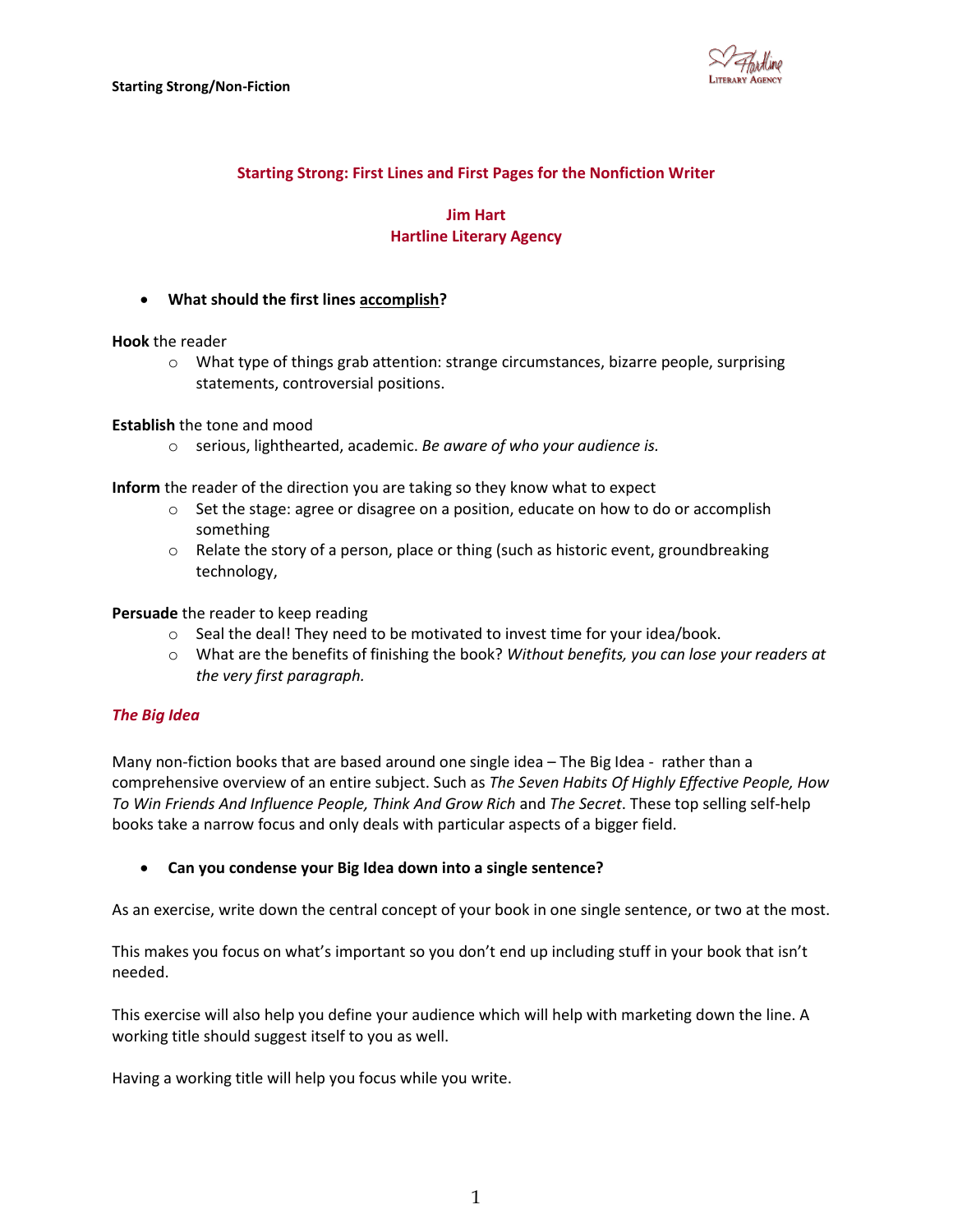

### **Max Lucado titles:**

Grace Happens Here, You are Standing where Grace is Happening God Forgives Me and I Forgive You (children's book) You'll Get Through This, Hope and Help for Your Turbulent Times God Will Carry You Through God Will Use this for Good, Surviving the Mess of Life Itsy Bitsy Christmas, You're Never Too Little for His Love (kid's book) One God, One Plan, One Life, A 365 Devotional Before Amen, The Power of a Simple Prayer

## *Strategies for First Lines*

## **A first sentence that forces a response**

A **declaration** causes you to agree, disagree, be alarmed, laugh

- o 46 million Americans currently receive food stamps
- o When driving, 49% of all turns are right hand turns
- o Randy Alcorn's *Heaven: "The sense that we will live forever somewhere has shaped every civilization in human history."*

A **question** results in an immediate response:

- o Do you know how many Americans receive food stamps every month? 46,000,000.
- o Have you ever wished that you were closer to the Lord?
- o Are you looking for ways to be more productive?
- o Do you desire to have more money at the end of the month?

Pose questions based on your audience's concerns about your topic. Most authors tell what they know, (you already said that) and it sounds flat and boring.

#### **Forcing the reader to re-read the first**

- o *The Time of My Life*, Dennis Heasley *"No comet blazed when I was born"* (memoir)
- o *1984,* George Orwell *"It was a bright cold day in April, and the clocks were striking thirteen"*  (fiction)
- o *I Capture the Castle,* Dodie Smith *"I write this sitting in the kitchen sink"* (fiction)
- **A personal story.** *If it's relevant!*
	- $\circ$  "When I set up my first lemonade stand I had no idea that by the time I was 22 I would be making a million dollars a year." The response: "I want to be that person." "I wonder what it's like to make a million dollars a year?"
	- $\circ$  It's also more interesting than just saying "by the time I was 22 I was making a million dollars a year."
		- 1. gives the reader a bit of insight into who you are
		- 2. shows that the process had a beginning
		- 3. encourages the reader that small beginnings can lead to bigger things
	- o "I was raised in a home where the Bible was not read." *The response: "I was that person" or*